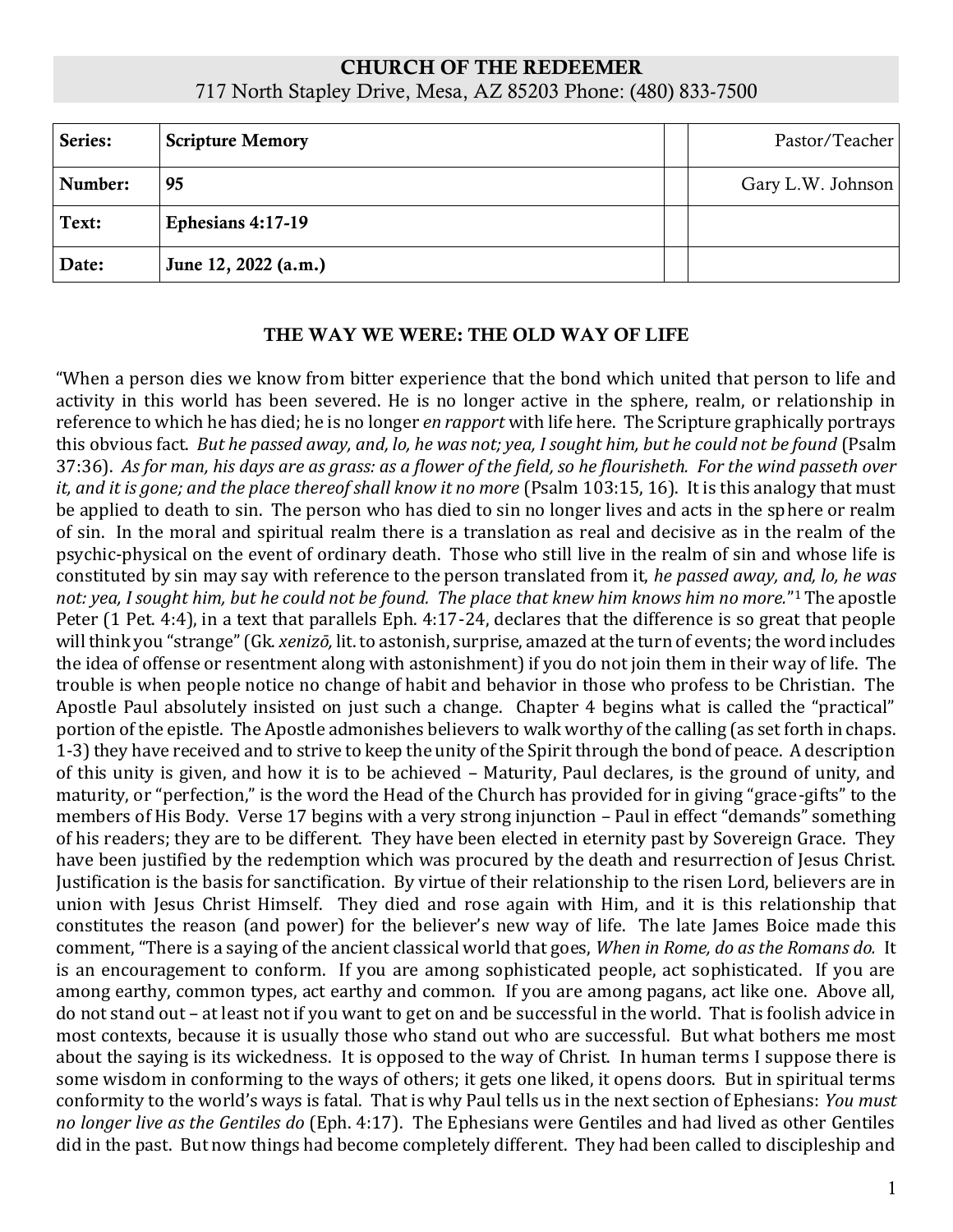holiness by Christ, and they were to live as he lived. They were to be in the world – as we are in the world – but not of it."<sup>2</sup>

I. *THE PATTERN OF THE OLD MAN* (as demonstrated by the Gentile World). The Apostle has already described the condition of the "natural man" in 2:1-3. Men are, outside of Christ, dead in sin, subject to Satan, controlled by evil desires, and under the wrath of a Holy God. Listen again to John Murray: "The old man is the unregenerate man; the new man is the regenerate man created in Christ Jesus unto good works. It is no more feasible to call the believer a new man and an old man, than it is to call him a regenerate man and an unregenerate. And neither is it warranted to speak of the believer as having in him the old man and the new man. This kind of terminology is without warrant and it is but another method of doing prejudice to the doctrine which Paul was so jealous to establish when he said, Our old man has been crucified."<sup>3</sup> What brought about this great change? – The gospel. "The gospel changes what we believe, and it transforms who we are. The doctrine of the gospel, if we believe and cherish it, should lead to permanent and *continual* change. Once born by the Spirit, we begin to bear the fruit of the Spirit, things like love, joy, peace, faithfulness, and self-control (Galatians 5:23). We suffer, work, celebrate, eat, and live differently. Why? Because the gospel does not give us mere doctrines to be believed, but introduces us to three Persons to be cherished. And the more we cherish them, the more they rub off on us."4 Having described some of the characteristics of the "worthy walk" (4:1-3), Paul now directs his attention to characteristics of the Gentile world – how they walk is not to be, nor can it be, the "walk" of the believer.

**NOTE:** The word "walk" – *peripateō,* also appears in 2:2, 10 and 4:1. Altogether the word is used *eight*  times in Ephesians (cf. also 4:17 used twice; 5:2, 8, 15). The word describes a pattern of life, a manner of course of living. It therefore stresses that which characterizes a person's conduct in the main.

# A. *The Description* (17-19).

1. *The Condition:* "vanity of their mind" – The word for vanity is *mataiotēs,* lit. worthlessness, futility. The word implies aimlessness, without purpose. The word for mind is *nous,* lit. the facility of thinking, reasoning capacity. "They are darkened in their understanding, *eskotomenoi,* perfect passive participle, lit. blacked out. When a Greek used the perfect tense, the focus was on the completion of the action with certain definite results. The perfect always refers to time present to the writer and to existing results of a past action. Thus a lit. trans. would be something like, "They have been darkened in their understanding (and this continues and is obvious)." The absolute certainty of the existing fact is emphasized. The word for "understanding" is *dianoiai,* lit. thinking through, intelligence, the mind or the organ of thinking; the word also encompasses the emotions and feelings. This is the opposite of having the "eyes of your understanding enlightened" (cf. 1:18). Charles Hodge makes this helpful observation, "They walk *in the vanity of their mind.* The language of the New Testament being the language of Jews, is more or less modified by Hebrew usage. And the usage of Hebrew words is of course modified by the philosophy and theology of the people who employed them. There are two principles which have had an obvious influence on the meaning of a large class of Hebrew words, and therefore on the meaning of the Greek terms which answer to them. The one is the unity of the soul which forbids any such marked distinction between its cognitive and emotional faculties, i.e., between the understanding and the heart, as is assumed in our philosophy, and therefore is impressed on our language. In Hebrew the same word designates what we commonly distinguish as separate faculties. The Scriptures speak of an "understanding heart," and of "the desires of the understanding," as well as of "the thoughts of the heart." They recognize that there is an element of feeling in our cognitions and an element of intelligence in our feelings. The idea that the heart may be depraved and the intellect unaffected is, according to the anthropology of the Bible, as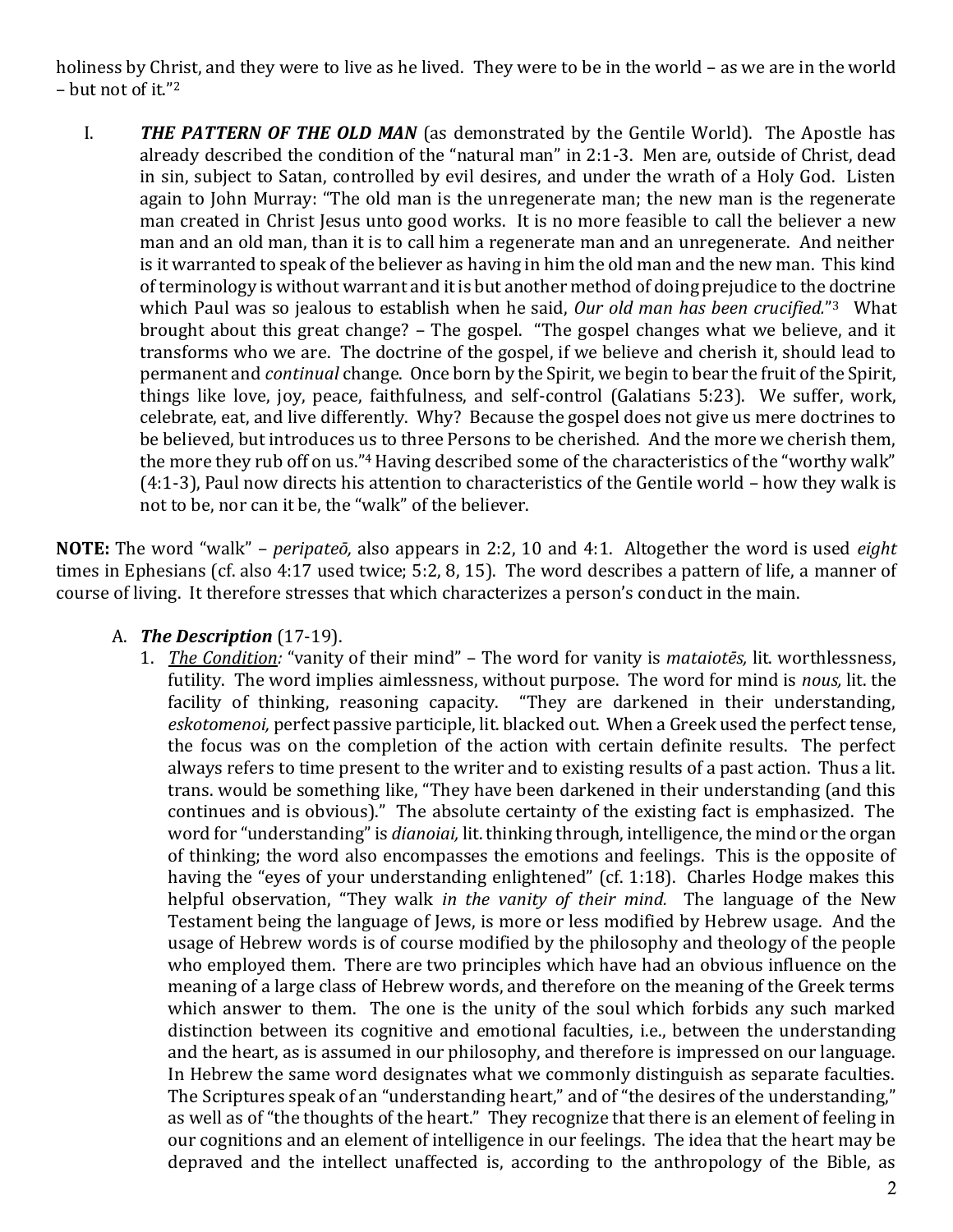incongruous, as that one part of the soul should be happy and another miserable, one faculty saved and another lost. Another principle nearly allied to the former is the moral and spiritual excellence of truth. Truth is not merely speculative, the object of cognition. It has moral beauty. In scriptural language, therefore, knowledge includes love; wisdom includes goodness; folly includes sin; the wise are holy, fools are wicked. Truth and holiness are united as light and heat in the same ray. There cannot be the one without the other. To know God is eternal life; to be without the knowledge of God is to be utterly depraved. Saints are the children of light; the wicked are the children of darkness. To be enlightened is to be renewed; to be blinded is to be reprobated. Such is the constant representation of Scripture."<sup>5</sup>

- 2. *The Cause:* they are "alienated from the life of God." *Appēllotriōmenoi*  perfect passive participle, lit. to estrange, to alienate. Paul has already used this word in 2:12, cf. also Col. 1:21. "Life of God" does not mean godly life; "the life of God is that life which answers to the nature of God and which He communicates to His children. This had become wholly foreign to their nature. Their spiritual darkness corresponded with a moral alienation from God."<sup>6</sup>
- 3. *The Reason:*". . . through the ignorance that is in them because of the blindness of their heart." *Agnoian,* lit. not to know, ignorance, lack of knowledge. The word refers to the inability to comprehend and see the light; this is inexcusable, cf. Rom. 1:17ff. *Pōrōsin* – not "blindness" but hardening, a callous hardening. The result, not the process, is meant. "They have no life, because they have no knowledge: and, again, no knowledge because their heart is incapable of perception."<sup>7</sup>
- 4. *The Result:* ". . . who being past feeling have given themselves over unto lasciviousness to work all uncleanness with greediness." As is always the case, when men divorce God from their thinking, their actions become vile and corrupt (comp. Rom. 1:21ff). Having rejected the knowledge of God and with it the fear of God, they become insensitive, *apēlgēkotes,*  perfect active participle, to cease to feel pain or grief, not sensible to stimuli. With those goes the absence of shame, because they themselves (so the Gk. text) have actively given themselves over to "lasciviousness," *aselgeiai,* unbridled lust, debauchery. This primarily refers to sensuality (cf. 2 Cor. 12:21); Gal. 5:19), sexual obscenity. The word refers to wantonness in the sense of lewdness and violence. "A man may be *akathartos* (involved in uncleanness, impurity, filthiness) and hide his sin; he does not become *aselgis* until he shocks public decency."8 All of this is said to be done "energetically," *ergasian,* work at, practice, apply effort, "with greediness" or, better, in an atmosphere controlled by greed. The word is *pleonektēs,* always wanting more, usually in regards to money or sexual indulgence with complete disregard to the rights of others. It means more than covetousness; it includes the idea of "to defraud," as in adultery, cf. 1 Thess. 4:6. John Stott concludes, "If we put Paul's expressions together, noting carefully their logical connections (especially *because of* and *due to,* both translating *dia*), he seems to be depicting the terrible downward path of evil, which begins with an obstinate rejection of God's known truth. First comes *their hardness of heart,* then *their ignorance,* being *darkened in their understanding,* next and consequently they are *alienated from the life of God,* since he turns away from them, until finally *they have become callous and have given themselves up to licentiousness, greedy to practice every kind of uncleanness.* NEB has *They stop at nothing to satisfy their foul desire.* Thus hardness of heart leads first to darkness of mind, then to deadness of soul under the judgment of God, and finally to recklessness of life. Having lost all sensitivity, people lose all self-control. It is exactly the sequence which Paul elaborates in the latter part of Romans 1. Comparative tables may help to demonstrate this: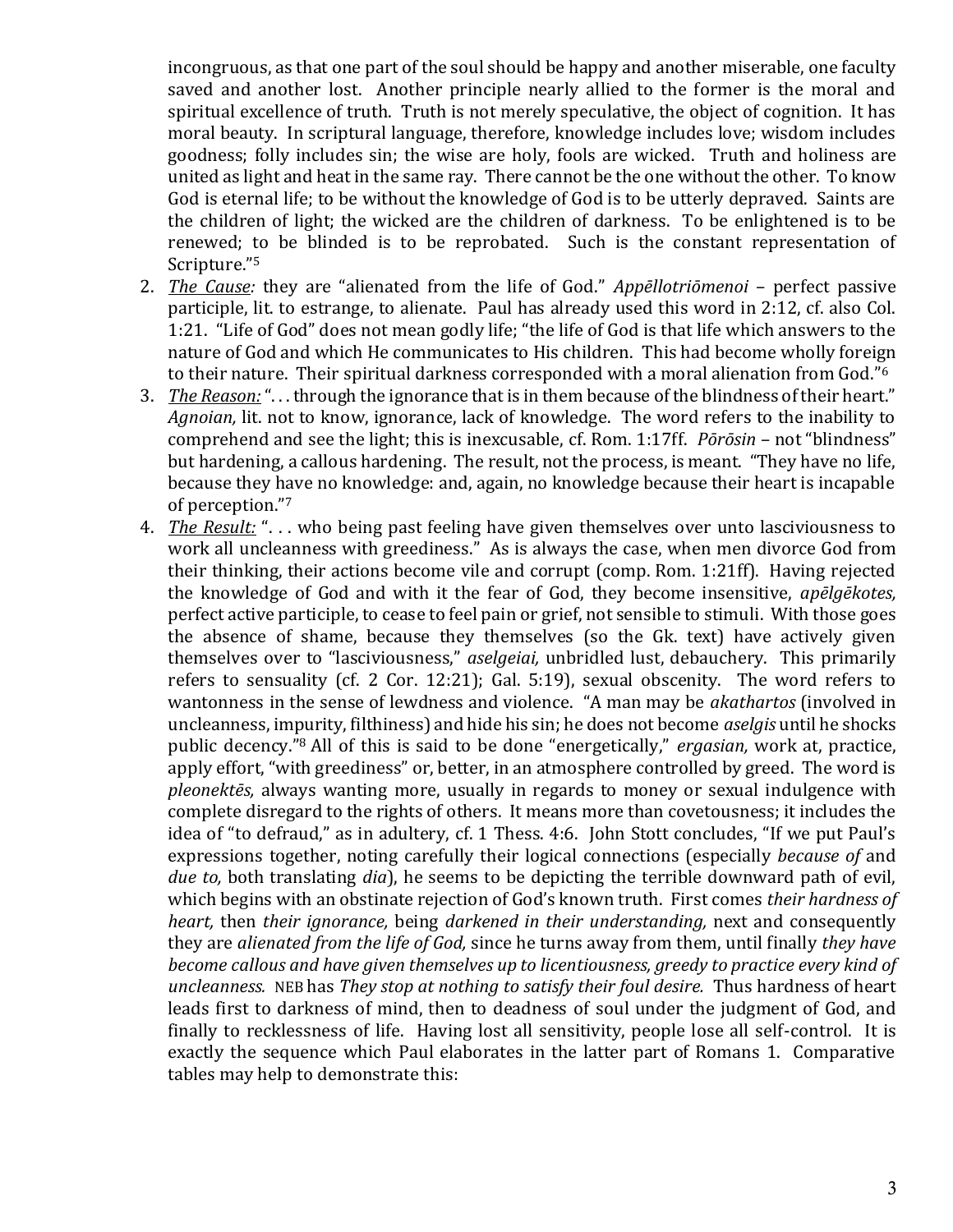## **Romans 1:18-32 Ephesians 4:17-19**

Stage 1: **Obstinacy**

18 *Men . . . by their wickedness, suppress* 18 *Due to their hardness (pōrōsis) the truth of heart* 21 *Although they knew God they did not*

 *honour him as God* 28 *They did not see fit to acknowledge God*

## Stage 2: **Darkness**

*They became futile in their thinking and* 17 *The futility of their minds their senseless minds were darkened* 18a *They are darkened in their They became fools understanding A base mind* 18b *The ignorance that is in them*

### Stage 3: **Death or Judgment**

26 *For this reason God gave them up of God* 28 *God gave them up*

24 *Therefore God gave them up* 18 *They are . . . alienated from the life*

#### Stage 4: **Recklessness**

28 *Improper conduct every kind of uncleanness* 29-31 *All manner of wickedness*

God gave them up to  $-$  19 They have become callous and have *Impurity given themselves up to licentiousness Dishonourable passions* (aselgeia, *meaning public indecency Shameless acts of a shameless kind), greedy to practice*

**CONCLUSION:** Calvin perceptively remarked: "Considering how corrupt we are by nature, it is not enough for us to have the good shown to us, unless the vices that are rooted in us be corrected, just as it would profit very little to sow in a ground already overgrown with nettles, noxious weeds, rushes and thorns. And therefore in spite of the fact that St. Paul has so far shown the true rule of godly life, yet he adds (as need requires) that it is necessary for each man to take serious thought to change fully, and to be renewed, because until God has cleansed us both in mind and heart, and in all parts of our souls, there will never be anything but corruption."9 He closes this sermon on this text by saying: "Therefore let us quake at such threatenings, fearing lest God execute them upon us, when we cannot bear to be rebuked for our vices. And on the other hand, let us practice the teaching of Solomon, where he says, *Happy is the man whose heart pricks him and urges him on by night and day* [Prov. 28:14]. Let us learn then to urge ourselves on and to afflict ourselves for our vices, and when we enter into them let us be inwardly ashamed, that we may abase and condemn ourselves until God has relieved us in his mercy. After that manner we must put this teaching of St. Paul's into practice, in order that when God has once joined us to him through our Lord Jesus Christ, and given us life, we may take good heed that that life be not obscured and quenched in us through our own malice and ingratitude. Again, as we intend to continue in this doctrine, let us learn first of all to humble ourselves, for it is certain that humility will cause us to resort to God; and secondly, let our humility be joined with carefulness, so that we are not so indifferent as to flatter ourselves; for through the same carefulness we must strive to the utmost to fight against our vices and lusts, waiting upon our Lord until he rids us completely of them; and in the meanwhile let us always be gaining some victory, be it very little indeed, so that it may continually appear that our Lord Jesus Christ is working in us and making his grace prevail, by causing us always to make progress in goodness, that we may (I say) be so much in love with it that we may grow more and more until God has taken us out of this world. Now let us fall down before the majesty of our good God, with acknowledgement of our sins, praying him so powerfully to convict us that